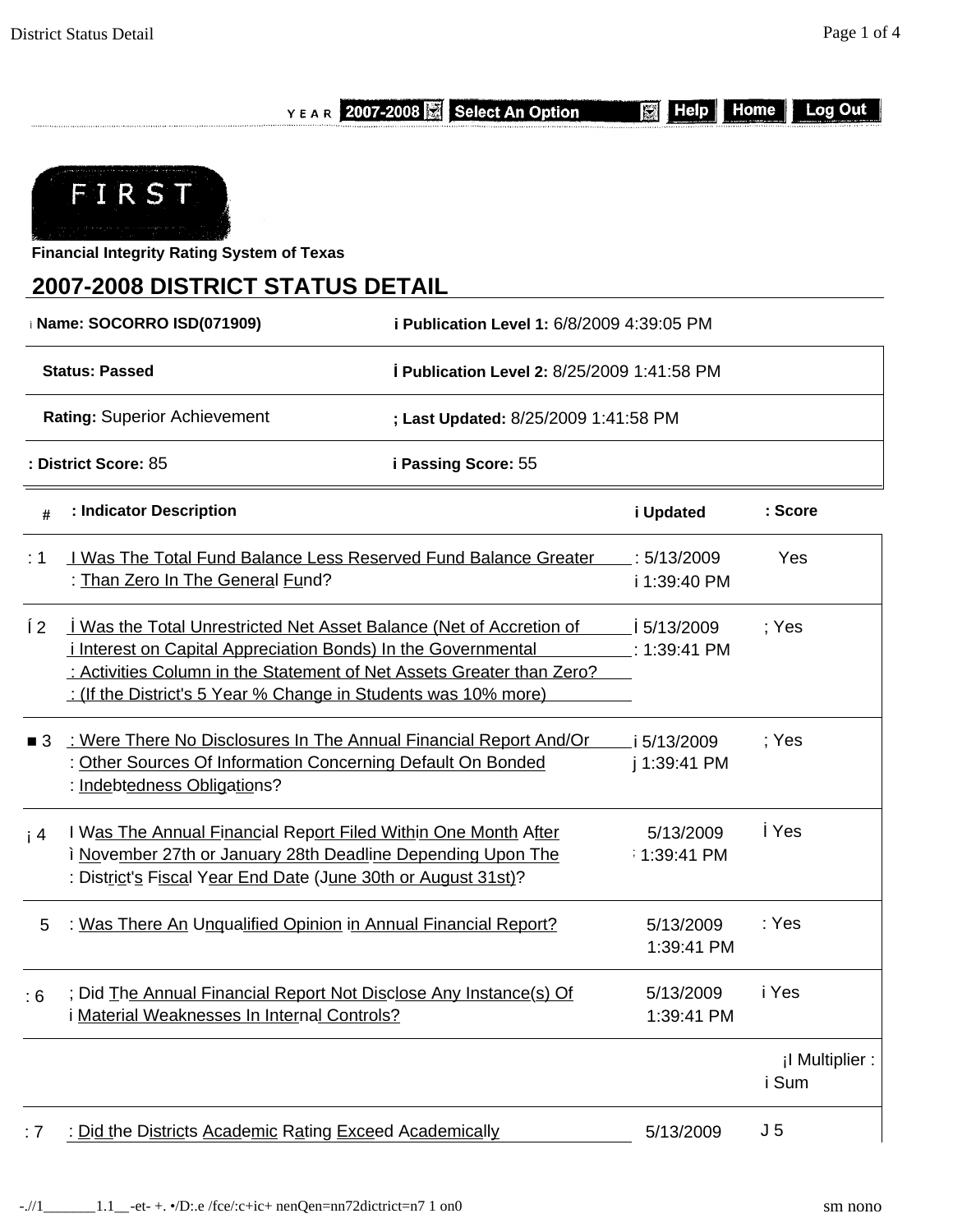|      | i Unacceptable?                                                                                                                                                                                                                                                                         | i 1:39:42 PM                    |           |
|------|-----------------------------------------------------------------------------------------------------------------------------------------------------------------------------------------------------------------------------------------------------------------------------------------|---------------------------------|-----------|
|      | 8 : Was The Three-Year Average Percent Of Total Tax Collections<br>: (Including Delinquent) Greater Than 98%?                                                                                                                                                                           | 5/13/2009<br>1:39:42 PM         | :5        |
|      | 9 j Did The Comparison Of PEIMS Data To Like Information In Annual<br>: Financial Report Result In An Aggregate Variance Of Less Than 3<br>: Percent Of Expenditures Per Fund Type (Data Quality Measure)?                                                                              | $J 5/13/2009$ 5<br>i 1:39:43 PM |           |
|      | 10 ¡ Were Debt Related Expenditures (Net Of IFA And/Or EDA Allotment) : 5/13/2009<br>= < S250.00 Per Student? (If The District's Five-Year Percent Change 1:39:43 PM<br>i In Students = $Qr$ >7%, Or If Property Taxes Collected Per Penny Of i<br>; Tax Effort > 5200,000 Per Student) | $p.$                            |           |
|      | : 11 : Was Th ere No Disclosure In The Annual Audit Report Of Material<br>Noncompliance?                                                                                                                                                                                                | i 5/13/2009<br>i 1:39:43 PM     | - 5       |
|      | 12 1 Did The District Have Full Accreditation Status In Relation To<br>: Financial Management Practices? (e.g. No Conservator Or Monitor<br>• Assigned)                                                                                                                                 | ! 5/13/2009<br>1:39:43 PM       | ! 5       |
|      | ! 13 i Was The Percent Of Operating Expenditures Expended For<br>i Instruction More Than 65%? (Functions 11, 36, 93, 95) (Phased in<br>i over three years, 55% for 2006-2007; 60% for 2007-2008: and<br>: 65% for 2008-2009)                                                            | i 5/13/2009<br>i 1:39:44 PM     | 13        |
| Í 14 | Was The Percent Of Operating Expenditures Expended For<br>Instruction More Than or equal to 65%? (Functions 11, 12, 31, 33,<br>36, 93, 95)                                                                                                                                              | j 5/13/2009<br>i 1:39:44 PM     | 3         |
| 1 15 | Was The Aggregate Of Budgeted Expenditures And Other Uses Less<br>Than The Aggregate Of Total Revenues, Other Resources and Fund<br><b>Balance In General Fund?</b>                                                                                                                     | j 5/13/2009<br>j 1:39:45 PM     | $\cdot$ 5 |
| 116  | If The District's Aggregate Fund Balance In The General Fund And<br>Capital Projects Fund Was Less Than Zero, Were Construction<br>Projects Adequately Financed? (To Avoid Creating Or Adding To The<br><b>Fund Balance Deficit Situation)</b>                                          | j 5/13/2009<br>i 1:39:45 PM     | i 5       |
| 17   | Was The Ratio Of Cash And Investments To Deferred Revenues<br>(Excluding Amount Equal To Net Delinquent Taxes Receivable) In<br>The General Fund Greater Than Or Equal To Ij  ? (If Deferred<br>Revenues Are Less Than Net Delinguent Taxes Receivable)                                 | 1 5/13/2009<br>i 1:39:45 PM     | i5        |
| 18 i | Was The Administrative Cost Ratio Less Than The Threshold Ratio?                                                                                                                                                                                                                        | j 5/13/2009<br>1:39:46 PM       | 5         |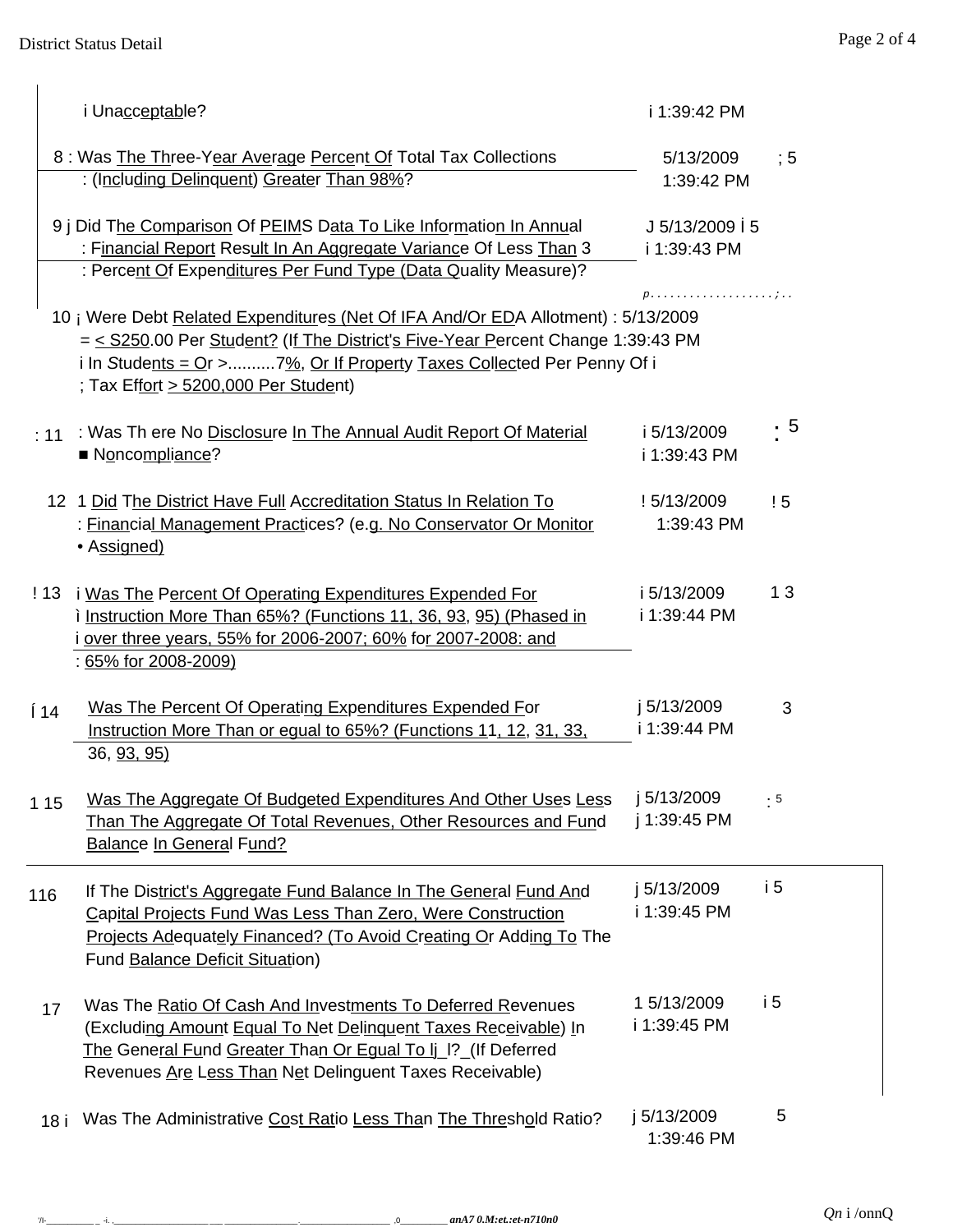| 19       | i Was The Ratio Of Students To Teachers With in the Ranges Shown<br>; Below According To District Size?                                                                                                                                                                       | : 5/13/2009<br>1:39:46 PM   | : 5                   |
|----------|-------------------------------------------------------------------------------------------------------------------------------------------------------------------------------------------------------------------------------------------------------------------------------|-----------------------------|-----------------------|
| 20       | Was The Ratio Of Students To Total Staff Within the Ranges Shown<br>: Below According To Dist ri ctSize?                                                                                                                                                                      | i 5/13/2009<br>1:39:46 PM   | i <sub>5</sub>        |
| 121      | Was The Total Fu nd. Ba 1 a n ce I n The General Fund More Than 50% i 5/13/2009<br>And Less Than 150% Of Optimum According To The Fund Balance<br>And Cash Flow Calculation Worksheet In The Annual Financial<br>Report?                                                      | ! 1:39:46 PM                | 5                     |
| $1^{22}$ | Was The Decrease In Undesignated Unreserved Fund Balance <<br>20% Over Two Fiscal Years?(If 1.5 Times Optimum Fund Balance <<br>Total Fund Balance In General. Fund Or If Total Revenues ><br>Operating Expenditures In The General Fund, Then District Receives<br>5 Points) | ' 5/13/2009<br>j 1:39:47 PM | $\sqrt{5}$            |
|          | 23 Was The Aggregate Total Of Cash And Investments In The General : 5/13/2009 I 5<br>; Fund More Than \$0?                                                                                                                                                                    | I 1:39:47 PM                |                       |
|          | 24 : Were Investment Earnings In All Funds (Excluding Debt Service ; 5/13/2009<br>Fund and Capital Projects Fund) More Than \$20 Per Student?                                                                                                                                 | : $1:39:47$ PM              | $\overline{4}$        |
|          |                                                                                                                                                                                                                                                                               |                             | 85<br>Weighted<br>Sum |
|          |                                                                                                                                                                                                                                                                               |                             | 1 Multiplier<br>Sum   |
|          |                                                                                                                                                                                                                                                                               |                             | 85 Score              |
|          | <b>DETERMINATION OF RATING</b>                                                                                                                                                                                                                                                |                             |                       |

**A.** i Did The District Answer**'No'**To Indicators 1, 2, 3 Or 4? **OR** Did The District Answer**'No'**To Both ■ 5 and 6? If So, The District's Rating Is **Substandard Achievement.**

i Determine Rating By Applicable Range For summation of the indicator scores (Indicators 7-24)

| i Superior Achievement              | : 75-85 and Yes to indicator 7           |
|-------------------------------------|------------------------------------------|
| <i>i</i> Above Standard Achievement | i 65-74 or $>=$ 75 and No to indicator 7 |
| <b>i Standard Achievement</b>       | i 55-64                                  |
| i Substandard Achievement           | i <55 or No to one default indicator     |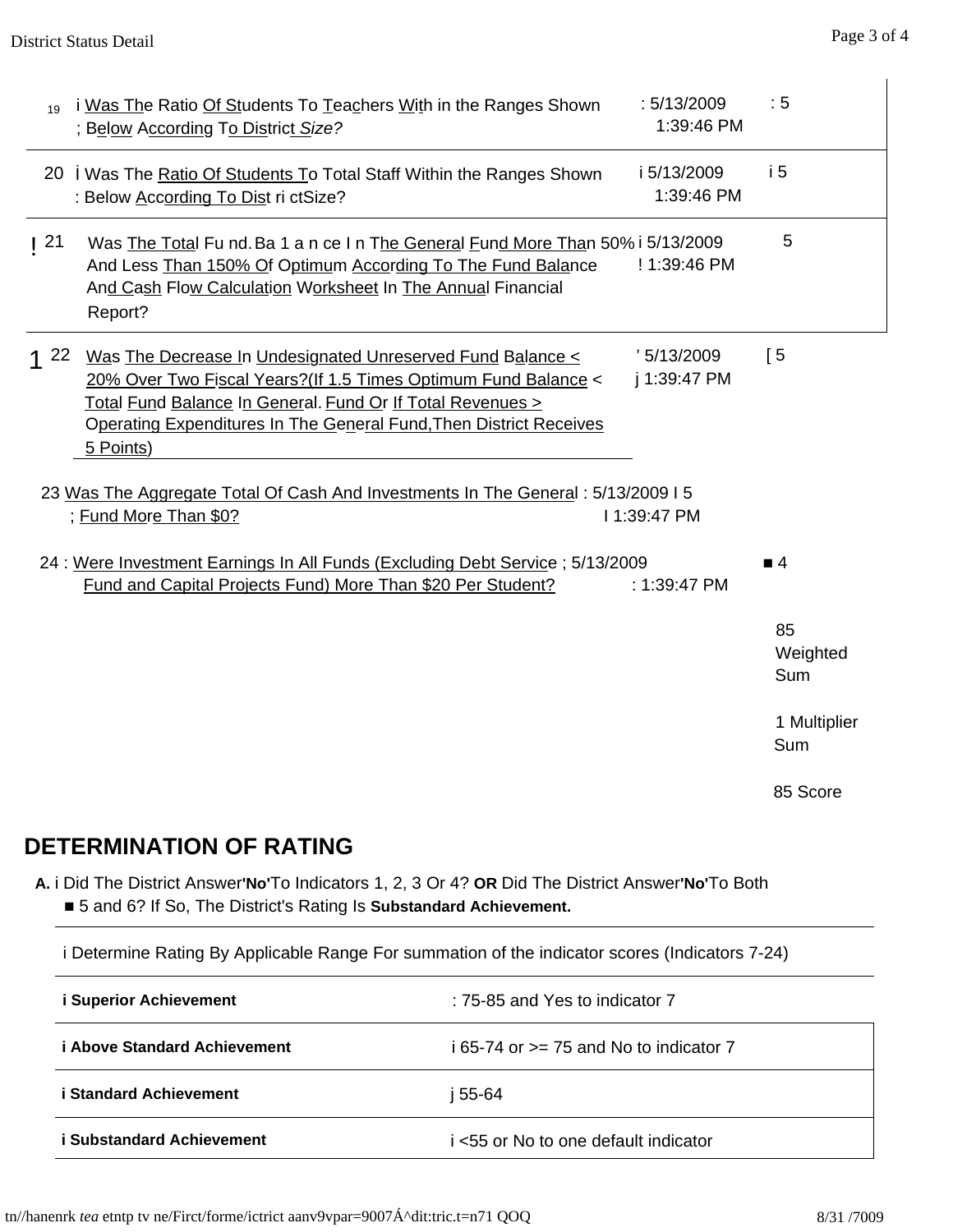# **INDICATOR 19 & 20 RATIOS**

| <b>Indicator 19</b>                                  | Ranges for<br>Ratios |      | <b>Indicator 20</b>                                  | Ranges for<br>Ratios |      |
|------------------------------------------------------|----------------------|------|------------------------------------------------------|----------------------|------|
| District Size - Number of<br><b>Students Between</b> | Low                  | High | District Size - Number of<br><b>Students Between</b> | Low                  | High |
| < 500                                                | 7                    | 22   | < 500                                                | 5                    | 14   |
| 500-999                                              | 10                   | 22   | 500-999                                              | 5.8                  | 14   |
| 1000-4999                                            | 11.5                 | 22   | 1000-4999                                            | 6.3                  | 14   |
| 5000-9999                                            | 13                   | 22   | 5000-9999                                            | 6.8                  | 14   |
| $=$ > 10000                                          | 13.5                 | 22   | $=$ > 10000                                          | 7.0                  | 14   |

### **OPTIONS**

| Update Unpassed                                                                                          | <b>Update All</b>                                                                                                                                                                                                              | Lower Publication Level                                                                                                                                                                                                        | Suspend                                                                                                     |
|----------------------------------------------------------------------------------------------------------|--------------------------------------------------------------------------------------------------------------------------------------------------------------------------------------------------------------------------------|--------------------------------------------------------------------------------------------------------------------------------------------------------------------------------------------------------------------------------|-------------------------------------------------------------------------------------------------------------|
| The most infalls and his country accounts to the control of the country of the state. The statement of a | A PERSONAL PROPERTY AND RESIDENCE OF A RESIDENCE OF A REPORT OF A RESIDENCE OF A RESIDENCE OF A RESIDENCE OF A RESIDENCE OF A RESIDENCE OF A RESIDENCE OF A RESIDENCE OF A RESIDENCE OF A RESIDENCE OF A RESIDENCE OF A RESIDE | A REPORT OF A CONSIDERATION OF A REPORT OF A CONSUMING A REPORT OF A CONSUMING OF A REPORT OF A CONSUMING OF A REPORT OF A REPORT OF A REPORT OF A REPORT OF A REPORT OF A REPORT OF A REPORT OF A REPORT OF A REPORT OF A REP | Comprished to the property states of the company will be a series of the contract. A series of the contract |
| ISuspension Reason.                                                                                      | .<br>1980au - Angelor von Japon, englang englang en der Angelor von der Angelor von Berling und der Angelor von Berling                                                                                                        |                                                                                                                                                                                                                                |                                                                                                             |

Audit Home Page: School Financial Audits | Send comments or suggestions to **[schoolaudits@tea.state.tx.us](mailto:schoolaudits@tea.state.tx.us)** 

**THE TEXAS EDUCATION AGENCY 1701 NORTH CONGRESS AVENUE ■ AUSTIN, TEXAS, 78701 ■ (512) 463-9734**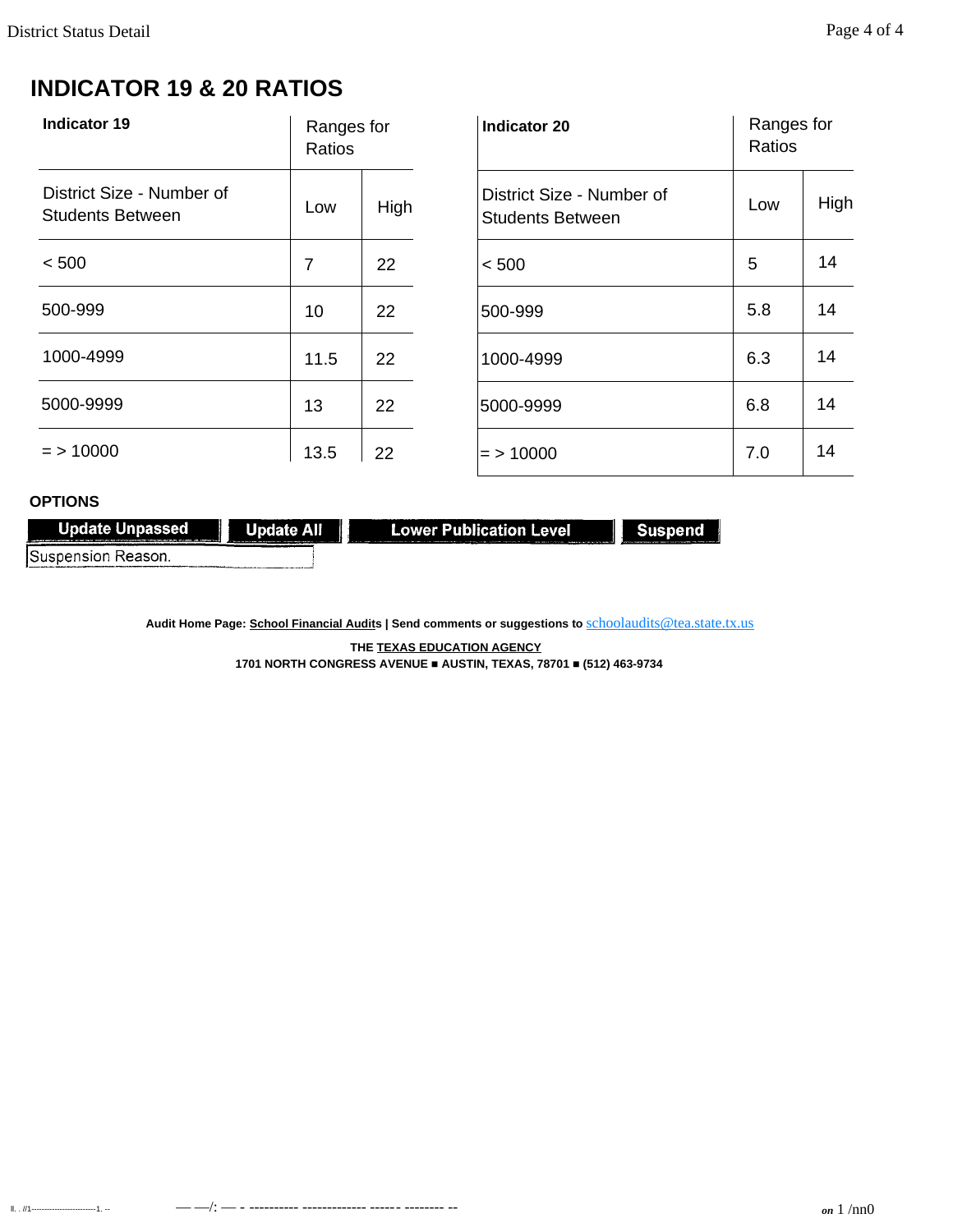#### Schooi FIRST Annual Financial Management Report

New reporting requirements are effective for the financial management report that will be distributed at the School FIRST public hearing in September 2009. Title 19 Texas Administrative Code Chapter 109, Budgeting, Accounting, and Auditing Subchapter AA, Commissioner's Rules Concerning Financial Accountability Rating System, Section 109.1005 TEA would like to acknowledge TASBO, TASB, and the Coordinating Task Force for their assistance in developing this template. The template has been established to help the districts in gathering their data and presenting it at their School FIRST hearing, it may not be all inclusive.

#### **Superintendent's Current Employment Contract**

A copy of the superintendent's current employment contract at the time of the School FIRST hearing is to be provided. In lieu of publication in the annual School FIRST financial management report, the school district may chose to publish the superintendent's employment contract on the school district's Internet site If published on the Internet, the contract is to remain accessible for twelve months.

#### **Reimbursements Received by the Superintendent and Board Members**

| For the Twelve-Month Period<br>Ended August 31,2008 | Superintendent     | terim<br>Superintendent | Board<br>Member 1 | Board<br>Member 2 | Board<br>Member 3 | Board<br>Member 4 | Board<br>Members | Board<br>Member 6 | Board<br>Member? |
|-----------------------------------------------------|--------------------|-------------------------|-------------------|-------------------|-------------------|-------------------|------------------|-------------------|------------------|
|                                                     |                    |                         | Craig             | Ravmundo          | Karen P.          | George L.         | Joe A.           | Antonio           | Guillermo        |
| Description of Reimbursements                       | Svivia P. Atkinson | Mary Benham             | Patton            | Rodriguez         | Blaine            | Salas             | Sarabia          | Avub              | Gandara          |
| Meals                                               | 250.00             | 42.00                   | 160.00            | 440.00            | 160.00            | 520.00            | 160.00           | 160.00            | 160.00           |
| Lodging                                             |                    |                         |                   | 9.00              |                   | 8.16              |                  |                   |                  |
| Transportation                                      |                    | 55.50                   |                   | 341.50            |                   | 106.39            |                  |                   |                  |
| Motor Fuel                                          |                    |                         |                   | 65.05             |                   |                   |                  |                   |                  |
| Other                                               |                    |                         |                   |                   |                   |                   |                  |                   |                  |
| Total                                               | \$250.00           | \$97.50                 | \$160.00          | \$855.55          | \$160.00          | \$634.55          | \$160.00         | \$160.00          | \$160.00         |

All "reimbursements" expenses, regardless of the manner of payment, including direct pay,

credit card, cash, and purchase order are to be reported. Items to be reported per category include:

Meals - Meals consumed out of town, and in-district meals at area restaurants (outside of board meetings, excludes catered board meeting meals). Lodging - Hotel charges. Transportation - Airfare, car rental (can include fuel on rental, taxis, mileage reimbursements, leased cars, parking and tolls). Motor fuel - Gasoline. Other: - Registration fees, telephone/cell phone, internet service, fax machine, and other reimbursements (or on-behalf of) to the superintendent and board member not defined above.

#### **Outside Compensation and/or Fees Received by the Superintendent for Professional Consulting and/or Other Personal Services**

| For the Twelve-Month Period |                        |
|-----------------------------|------------------------|
| Ended August 31, 2008       |                        |
| Name(s) of Entity(ies)      | <b>Amount Received</b> |
|                             | £.                     |
|                             |                        |

 $\rm Total$ 

Compensation does not include business revenues generated from a family business (farming, ranching, etc ) that has no relation to school district business.

#### **Gifts Received by Executive Officers and Board Members (and First Degree Relatives, if any) (gifts that had an economic value of \$250 or more in the aggregate in the fiscal year)**

| For the Twelve-Month Period |                    | terim          | Board  | Board     | Board    | Board     | Board    | Board    | Board     |
|-----------------------------|--------------------|----------------|--------|-----------|----------|-----------|----------|----------|-----------|
| Ended August 31, 2008       | Superintendent     | Superintendent | Member | Member 2  | Member 3 | Member4   | Member 5 | Member 6 | Member?   |
|                             |                    |                | Craio  | Ravmundo  | Karen P. | Georae L. | Joe A.   | Antonio  | Guillermo |
|                             | Sylvia P. Atkinson | Mary Benham    | Patton | Rodriguez | Blaine   | Salas     | Sarabia  | Avub     | Gandara   |
| Total                       | None               | None           | None   | None      | None     | None      | None     | None     | None      |

Note - An executive officer is defined as the superintendent, unless the board of trustees or the district administration names additional staff under this classification for local officials.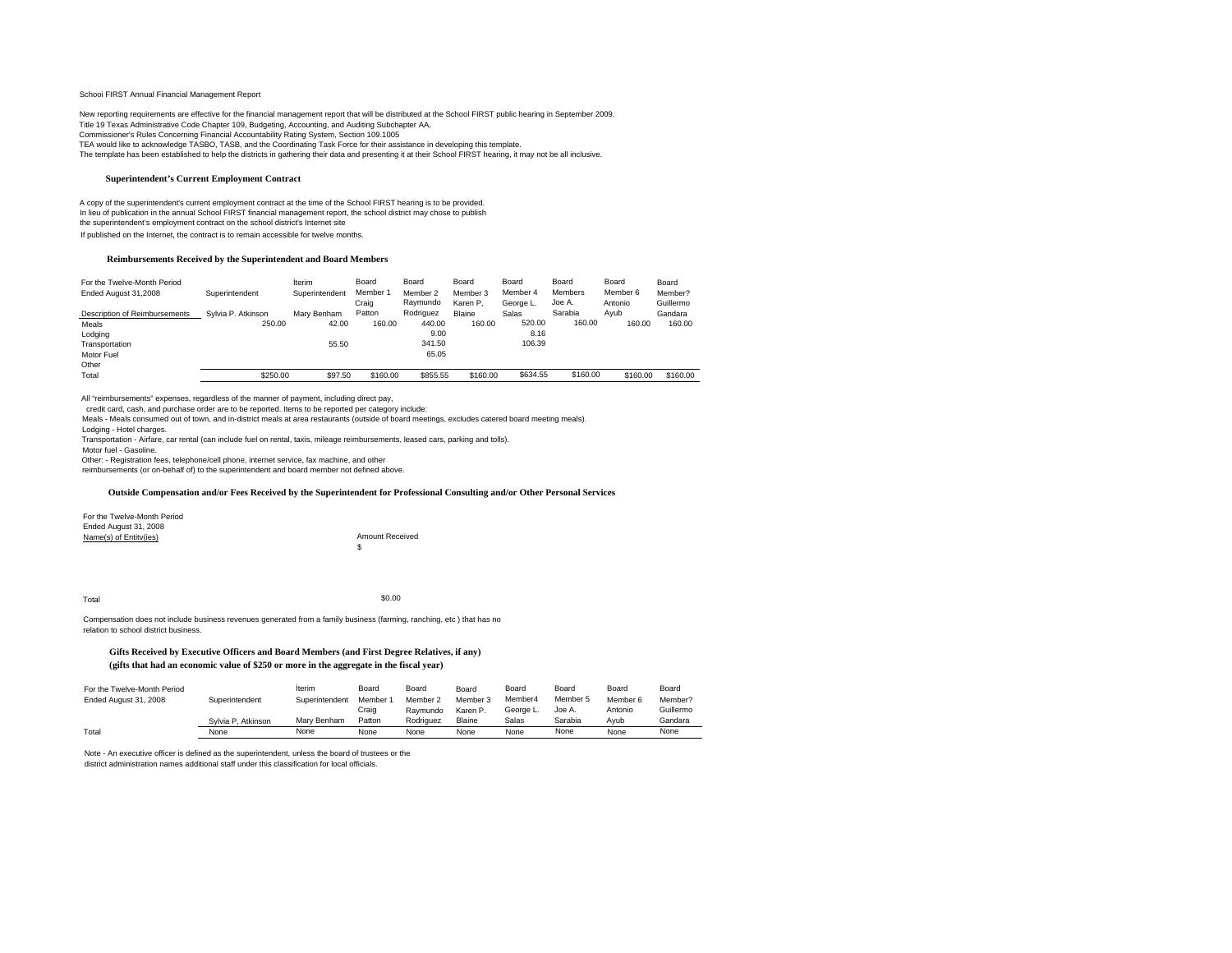#### **Business Transactions Between School District and Board Members**

| For the Twelve-Month Period                                                              | Soard    | Board     | Board    | Board     | Board    | Board          | Board     |  |  |
|------------------------------------------------------------------------------------------|----------|-----------|----------|-----------|----------|----------------|-----------|--|--|
| Ended August 31, 2008                                                                    | Member 1 | Member 2  | Member 3 | Member 4  | Member 5 | <b>Members</b> | Member 7  |  |  |
|                                                                                          | Craig    | Raymundo  | Karen P. | George L. | Joe A.   | Antonio        | Guillermo |  |  |
|                                                                                          | Patton   | Rodriguez | Blaine   | Salas     | Sarabia  | Avub           | Gandara   |  |  |
| None<br>Amounts<br>None<br>None<br>None<br>None<br>None<br>None                          |          |           |          |           |          |                |           |  |  |
| Note - The summary amounts reported under this disclosure are not to duplicate the items |          |           |          |           |          |                |           |  |  |

disclosed in the summary schedule of reimbursements received by board members.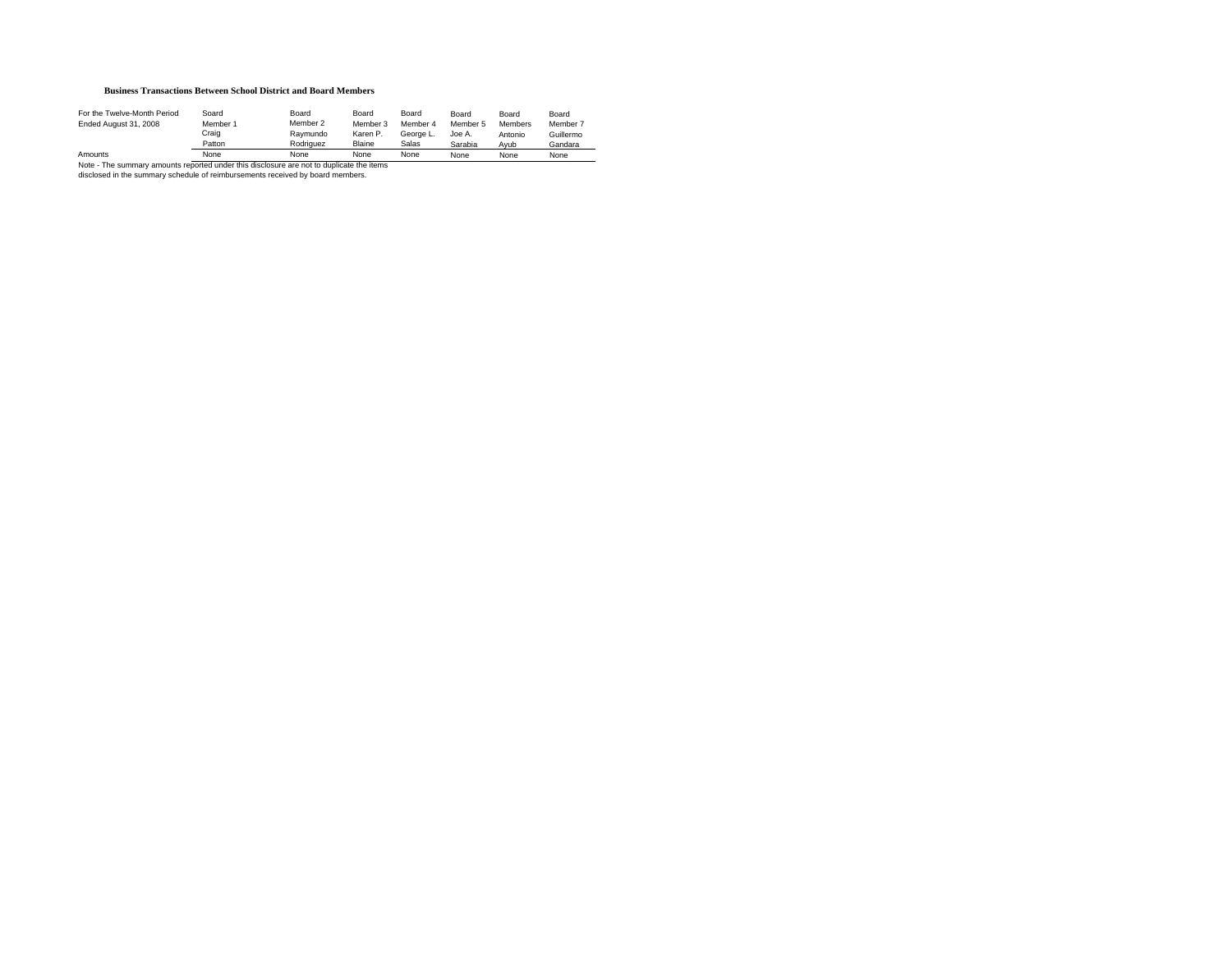### **SOCORRO INDEPENDENT SCHOOL DISTRICT EMPLOYMENT CONTRACT OF SUPERINTENDENT**

This Employment Contract of Superintendent (this "Contract") is made and entered into effective as of May 5, 2009 between the SOCORRO INDEPENDENT SCHOOL DISTRICT, El Paso County, Texas ("School District") and GUADALUPE XAVIER DE LA TORRE, Ed.D. (hereinafter referred to as "Superintendent").

**1. Employment.** The School District hereby employs Superintendent as Superintendent of Schools pursuant to the terms and conditions set forth herein and Superintendent hereby accepts the employment. The Superintendent cannot be re-assigned from the position of Superintendent to another position without the Superintendent's express written consent.

**2. Term.** The term of this Contract shall be for three (3) years commencing on July 1, 2009 and concluding on June 30, 2012. If Superintendent is able to secure release from his current employment earlier than July 1,2009, Superintendent may commence work prior to that date, and the term of this Contract shall be extended by the number of days the Superintendent is able to work prior to July 1, 2009. The term of this Contract may be extended for one or more years within the limits provided by law, provided that any extension is agreed upon by the parties and evidenced by a written amendment to this Contract or a new Contract. The School District has not adopted any policy, rule, regulation, law or practice providing for tenure. No right of tenure, contractual obligation, expectancy of continued employment or claim of entitlement is created beyond the Contract term.

**3. Duties.** Superintendent shall faithfully perform all duties of the position of Superintendent of the School District in accordance with School District policies and applicable laws, and shall be the educational leader and chief executive officer of the School District. Superintendent shall comply with and perform any duties or obligations required under Board directives, policies, regulations or state law, and such other duties or requirements as from time assigned or directed by the Board of Trustees of the School District. All duties assigned to the Superintendent by the Board shall be appropriate to and consistent with the professional role and responsibility of the Superintendent, his contract and board policy. The Superintendent shall perform the duties of the Superintendent of Schools for the School District with reasonable care, diligence, skill and expertise and shall devote his full and exclusive time, skill, labor, and attention necessary to efficiently facilitate the successful operation of the School District during the term of this term contract. It shall specifically be the duty of the Superintendent to recommend for employment all professional employees of the School District, subject to the Board's approval, in accordance with state law. Superintendent shall have the further duty to direct, assign, re-assign and evaluate all employees, organize, re-organize and arrange staff, establish administrative regulations, rules and procedures.

### **4. Professional Certification; Representations.**

**A. Professional Certification.** The Superintendent shall at all times during the term of this Contract, and any renewal or extension thereof, hold and maintain a valid certificate required of a Superintendent by the State of Texas and issued by the State Board for Educator certification or Texas Education Agency, and all other certificates required by law. In the event the Superintendent shall not hold and maintain a valid certificate required of a Superintendent by the State of Texas and issued by the State Board tor Educator Certification or the Texas Education Agency, or shall lose such certificate, this Contract shall be null and void, and School District shall no longer be obligated hereunder.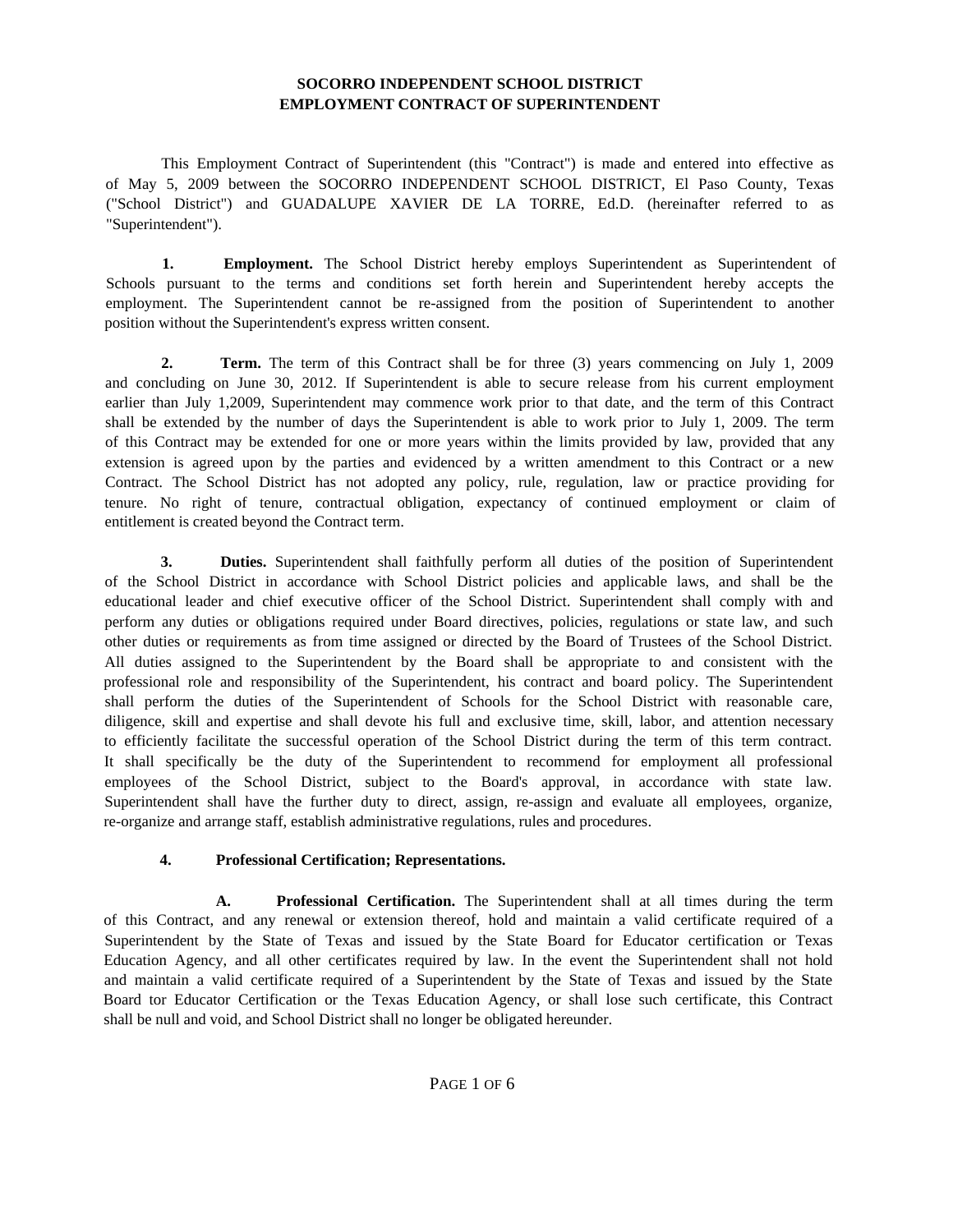**B.** Representation. Superintendent represents that any records or information provided in connection with his employment application are true and correct. Any false statements, misrepresentations, omissions of requested information, or fraud by the Superintendent in or concerning any required record or in the Employment Application may be grounds for termination or nonrenewal, as applicable.

**C. Criminal History.** Superintendent acknowledges that a criminal history record acceptable to the School District, at its discretion, is a condition precedent to this Contract. The Superintendent also agrees that, during the term of this Contract, the Superintendent will notify the Board, in writing, of any arrest or of any indictment, conviction, no contest to a guilty plea or other adjudication of the Superintendent. The Superintendent agrees to provide such notification in writing or in accordance with applicable Board policy.

### **5. Compensation and Benefits.**

**A.** Salary. The Superintendent shall be paid an annual salary of \$ 240,000.00 during the term of this Contract, subject to any increases and adjustments as the School District and Superintendent may agree in writing, which shall be paid in equal installments consistent with School District policies. In the event the Superintendent should begin working prior to July 1, 2009, the Superintendent shall be paid at his per diem rate based on the annual salary for a 226 day work year. At any time during the term of this Contract, the Board may, in its discretion, review and adjust the salary of Superintendent, but in no event shall the Superintendent be paid less than the annual Salary set forth herein, except by written mutual agreement.

**B. Automobile Allowance.** The School District shall pay Superintendent the sum of \$700.00 per month as an automobile allowance to reimburse Superintendent for travel to destinations within El Paso County, Texas. The monthly payment should be paid to the Superintendent in a lump sum payment each month and will serve as a stipend for in-district traveling expenses. The Superintendent shall be solely responsible for any tax consequences resulting from the receipt of this expense reimbursement allowance and shall defend, indemnify and hold the School District harmless from all such tax consequences.

**C. Expense Allowance.** In lieu of reimbursement of actual and necessary business expenses, the School District shall pay the Superintendent the sum of \$625.00 per month as an allowance for various expenses incurred by Superintendent in connection with conducting School District business and performing the duties of Superintendent within El Paso County, Texas including all expenses relating to the Superintendent's cellular telephone. Superintendent shall maintain a personal account with a cellular telephone service and shall not open an account in the name of the School District. The Superintendent shall have total responsibility for payment of his personal account and the School District shall have no obligation or responsibility related to the cellular telephone account other than the monthly payment to the Superintendent of the expense allowance stated herein. The School District will provide Superintendent with a Blackberry or similar equipment at School District expense in accordance with the School District's procedures for providing such equipment to key administrators. The Blackberry will provide for voice communication with key administrators and email functions.

**D. Health Benefits.** During the term of this Contract, the School District shall pay the premiums for and provide health benefits covering the Superintendent and Superintendent's dependents under the School District's health program equivalent to the health benefits provided by School District to all of its full-time professional employees. The Superintendent shall be entitled to any additional health or insurance benefits as provided by the School District to professional employees. Commencing September 1, 2009, the School District's health plan will provide changed coverages. After September 1, 2009 the Superintendent and his dependents will be covered under what is currently called the High Plan.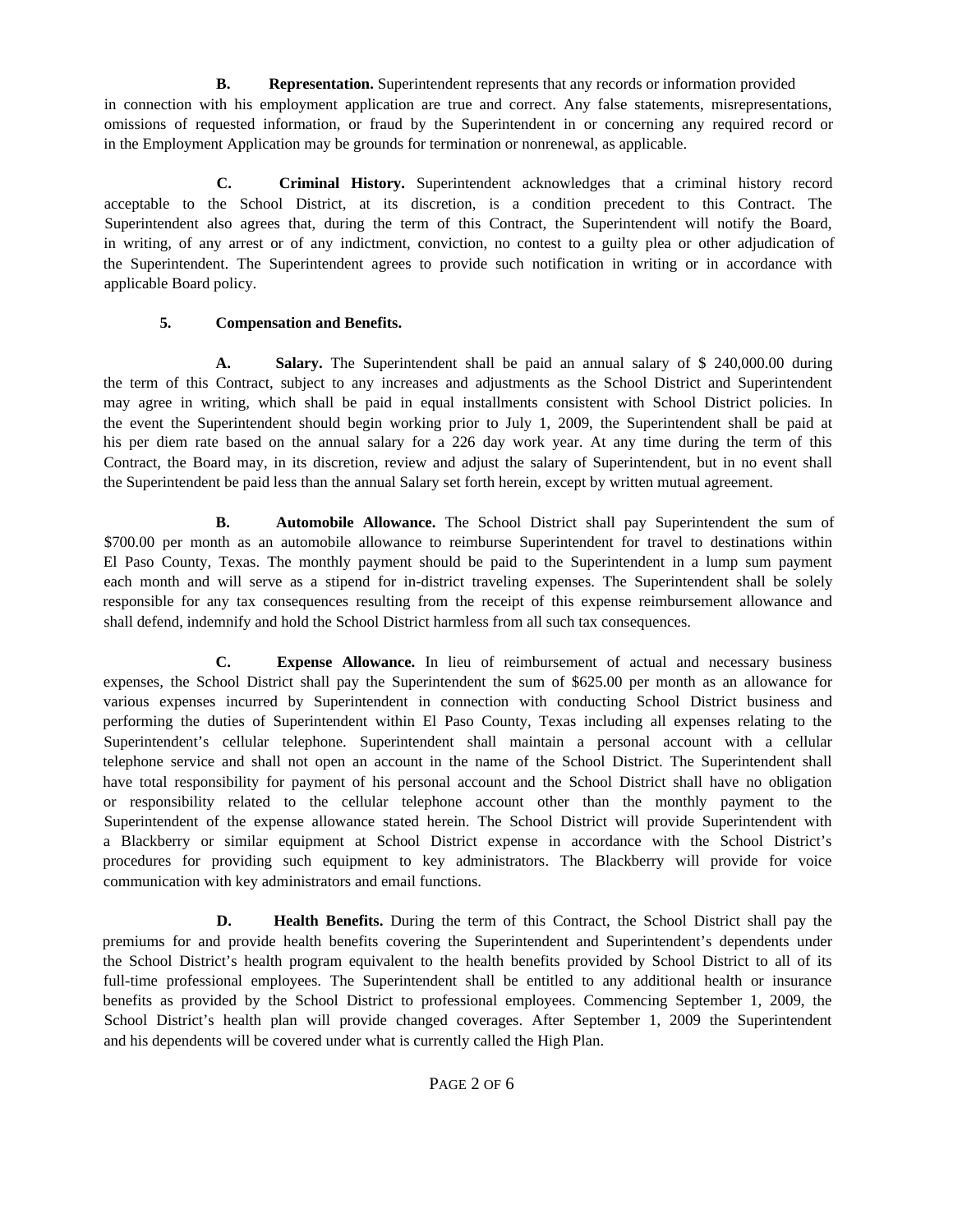**E. Travel Expenses.** The School District shall reimburse the Superintendent for reasonable expenses incurred in the continuing performance of the duties under this Contract for travel to destinations outside of El Paso County, Texas. The School District shall pay actual and incidental costs incurred by Superintendent for such travel, such costs may include, but not be limited to, gasoline, airline transportation, hotels and accommodations, meals, rental car and other expenses reasonably incurred in the performance of the business of the School District. The Superintendent shall comply with all procedures and documentation requirements in accordance with School District policies.

**F. Civic Activities.** The Superintendent is encouraged to participate in community and civic affairs. The expense of such activities, subject to Board approval, shall be bome by the School District.

**G. Professional Meetings and Growth.** The Superintendent shall devote his full and exclusive time, attention and energy to the successful direction, administration and supervision of the School District. The Board, however, encourages the continued professional growth of the Superintendent through the Superintendent's active attendance at and participation in appropriate professional meetings at the local, regional, state and national levels. The Board shall encourage the participation of the Superintendent in pertinent education seminars and courses offered by public and private institutions or by educational associations, as well as the participation and informational meetings with those individuals whose particular skills, expertise, or backgrounds would serve to improve the capacity of the Superintendent to perform the Superintendent's professional responsibilities to the School District. In its encouragement of the Superintendent to grow professionally, the School District shall permit a reasonable amount of release time for the Superintendent, as the Superintendent and the Board deem appropriate, to attend seminars, courses or meetings. The School District shall use its best efforts to provide in the School District's budget sufficient sums for such professional development by the Superintendent. The School District shall pay for the Superintendent's membership dues for the American Association of School Administrators and Texas Association of School Administrators. The School District may pay for other memberships if the Board deems it in the interest of the School District.

**H. Time.** Except as expressly provided in this Agreement, the Superintendent shall devote his full and exclusive time and attention to the successful performance of duties required under this Contract. The Superintendent shall be entitled to personal leave days each year in accordance with School District policies and applicable state law, and these may be accumulated from year to year as provided by the policies of the School District. The Superintendent shall be entitled to the appropriate number of nonworking days as afforded to twelve month employees on an annual basis and these days may be accumulated and carried forward in accordance with School District policies.

**I. Computer.** The School District shall provide to the Superintendent a desktop and a laptop computer, for the Superintendent's professional and incidental personal use.

**J. Moving/Relocation Expense Reimbursement.** In connection with the necessary relocation of the Superintendent to the School District, the School District shall pay or reimburse the Superintendent for reasonable and necessary expenses in moving the Superintendents' family and their belongings not to exceed \$8,000.00. The Superintendent shall submit documents and receipts evidencing the reasonable cost of the travel and relocation of the Superintendent and his family for payment or reimbursement by the School District. The Superintendent shall obtain three estimates of the cost of moving from his current residence to El Paso County, Texas and shall provide those to the School District. Unless otherwise agreed by the School District and the Superintendent, the lowest estimate shall be the amount of the payment or reimbursement to the Superintendent for moving and relocation expenses. Upon agreement by the School District and Superintendent as to which estimate to accept, the School District shall issue a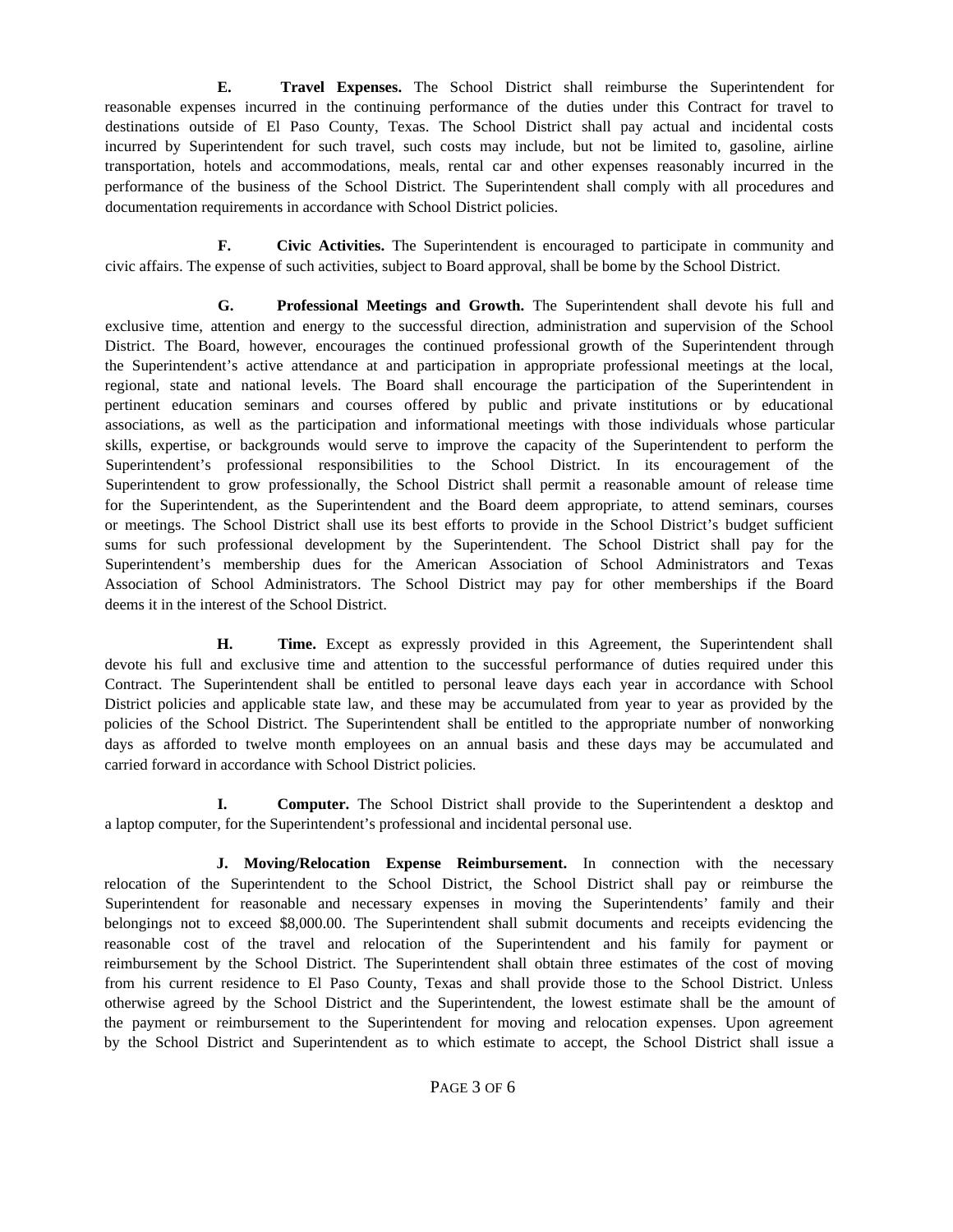purchase order and shall pay the moving expense directly to the company providing moving services.

**K. Temporary Lodging Expenses.** The School District agrees to pay for the actual cost of the Superintendent's lodging at the Residence Inn, 6355 Gateway West, El Paso, Texas or comparable lodging, for up to 45 days from the effective date of this Contract for the purpose of transitioning to the School District and to secure permanent housing as provided in Section 11 of this Contract.

L. Sick Leave. The Superintendent shall accrue state and local sick leave in accordance with applicable state law and Board policy.

### **6. Indemnification; Liability Insurance.**

**A. Indemnification; Defense of Litigation.** To the extent allowed by applicable law, the School District shall defend, hold harmless and indemnify Superintendent from any and all demands, claims, suits, actions and legal proceedings brought against Superintendent in his individual capacity or official capacity as agent and Superintendent of the School District, provided the incident arose while Superintendent was acting within the course and scope of his employment. Such indemnification shall not cover any acts which are criminal, intentional violations of law or policy, or which arose due to actions of Superintendent not within the course and scope of his employment. If conflict exists with respect to the defense of any claim between the legal position of the Superintendent and the legal position of the School District, the Superintendent may engage independent counsel. The School District shall not be obligated to pay the legal fees of Superintendent in the event the Superintendent presents a claim against the School District or commences litigation against the School District. In no event shall the School District be liable to expend any funds or take any actions in violation of applicable state law.

**B.** Liability Insurance. In the event the School District obtains a liability insurance policy covering the School District, the Board of Trustees and the employees of the School District, the School District shall also maintain such liability insurance coverage for the Superintendent under such policy. This provision shall not require the School District to maintain such insurance coverage for the Superintendent unless such policy is obtained to cover the Board of Trustees, the School District and other Superintendents.

- Contract.
- **C. Survival.** The provisions of this paragraph 6 shall survive the termination of this

**7. Evaluation of Superintendent.** The School District shall annually evaluate and assess the performance of Superintendent in accordance with School District policies. The Board may also, at its discretion, provide informal assessments and direction throughout the year to the Superintendent regarding the Superintendent's priorities, performance and attainment or progress with respect to the annual goals for the School District. The Superintendent shall provide the Board with such information as is reasonably necessary for it to perform the annual evaluation of the Superintendent. The annual evaluation and assessment shall be reasonably related to the duties of the Superintendent as outlined in the Superintendent's job description. Among the criteria to be considered in the evaluation are the performance goals required to be submitted each year to the Board by the Superintendent. The criteria for which the Superintendent will be evaluated shall be specific, definitive, and measurable. The Board of Trustees of the School District, with advice from the Superintendent, may develop a form for the written evaluation and assessment of the Superintendent's performance. In the event the Board determines that the evaluation instrument, format and/or procedure should be modified, the Board shall provide notice to the Superintendent of such modification in order to allow the Superintendent a reasonable time to perform under the modification. The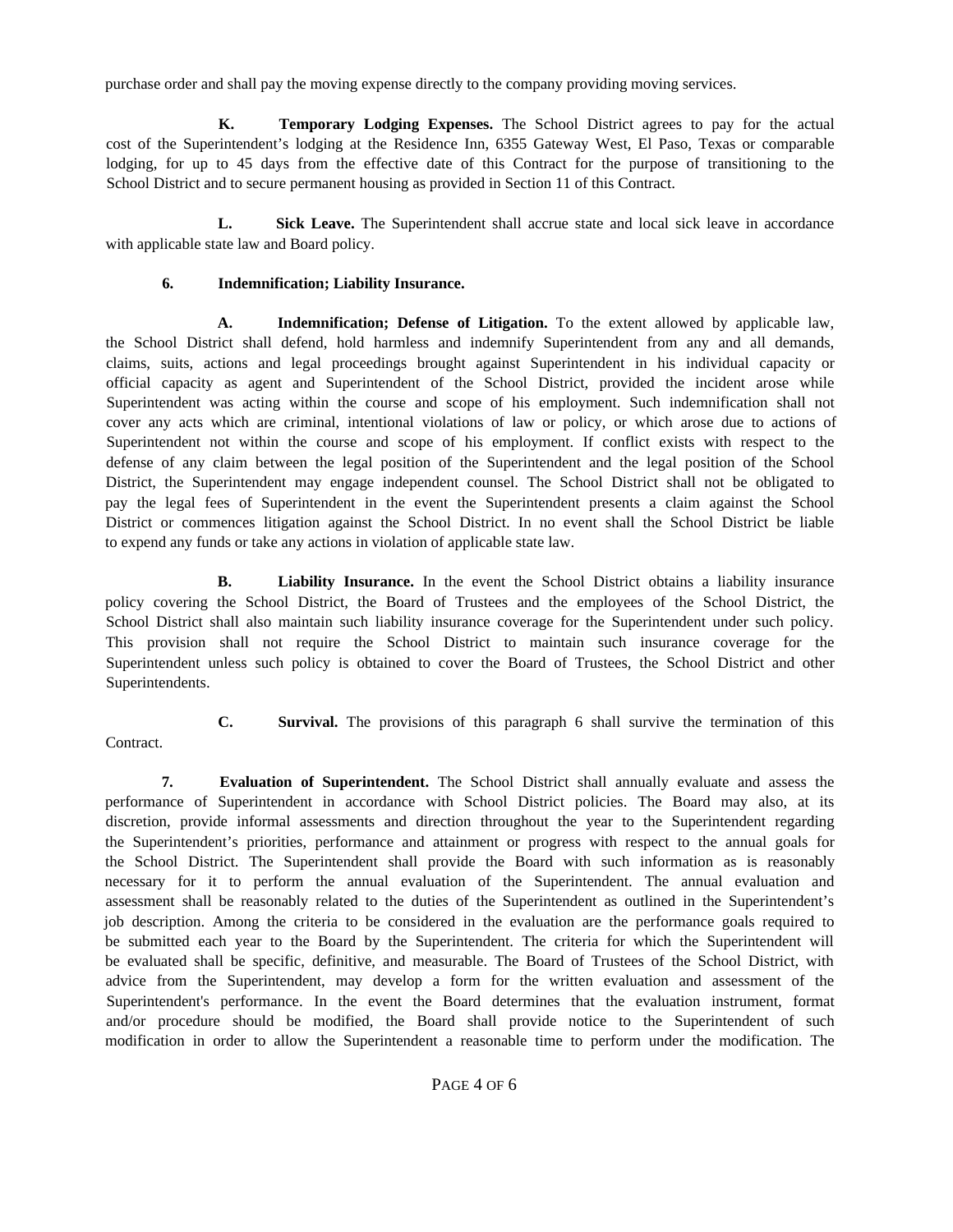evaluation of the Superintendent shall at all times be conducted in closed session and shall be deemed confidential, to the extent permitted by state law. Nothing shall prohibit the Board or the Superintendent from sharing the contents of the Superintendent's evaluation with their respective legal counsel. If the Board determines that the Superintendent's evaluation is "satisfactory", "meets expectations" or the equivalent, the term of the Superintendent's Contract shall be extended one (1) year.

### **8. Board/Superintendent Relations.**

**A. Board Meetings.** The Superintendent shall attend, and shall be permitted to attend, all meetings of the Board, both public and closed sessions, with the exception of those closed sessions devoted to any action or lack of action on the Superintendent's Contract, the Superintendent's salary or benefits set forth in the Contract, the Superintendent's evaluation, to discuss interpersonal relationships between individual Board members or Board members and the Superintendent, or when the Board is acting as a tribunal. The Board reserves the right to direct the Superintendent to be excused from any executive session that it deems in the best interest of the School District. The Superintendent shall serve as an exofficio member of all Board and citizen committees. The Superintendent shall provide administrative recommendations on each item of business considered by the Board of Trustees or any Board committee. In the event of illness or a Board approved absence, the Superintendent's designee shall attend such meetings.

**B.** Criticisms, Complaints and Suggestions. The Board, individually and collectively, in a timely manner, shall refer all substantive criticisms, complaints, and suggestions called to a Board member's attention or the attention of the entire Board either: (a) to the Superintendent for study and/or appropriate action, and the Superintendent may refer such matter to the appropriate School District employee to investigate such matters and shall within a reasonable time inform the Board of the results of such efforts, or (b) to the appropriate complaint resolution procedure as established by School District policies.

**C. Performance Goals.** The Superintendent shall submit to the Board each year, at such time designated by the Board, a preliminary list of performance goals for the District. The goals approved by the Board shall at all times be specific, definitive, measurable, and reduced to writing. These performance goals shall be among the criteria for which the Superintendent's performance is reviewed and evaluated.

**9. Renewal/Nonrenewal.** Renewal or nonrenewal of the Superintendent's Contract shall be in accordance with Board policy and applicable law.

**10. Termination of Employment Contract.** This Contract may be terminated prior to the end of its term for the following reasons: (i) mutual written agreement of the parties, (ii) retirement or death of the Superintendent, or (iii) discharge of the Superintendent for good cause. In the event the School District proposes to terminate this Contract based discharge for good cause, the School District shall provide written notice to the Superintendent and afford the Superintendent all rights as set forth in Board policies and applicable state and federal law.

**11. Residency.** Superintendent shall maintain his residence within the boundaries of the School District, as those boundaries now exist. This covenant shall begin within 120 days of the official start date and shall continue throughout the term of this Contract.

### **12. Miscellaneous.**

**A. Entire Agreement.** This Contract constitutes the entire agreement between the